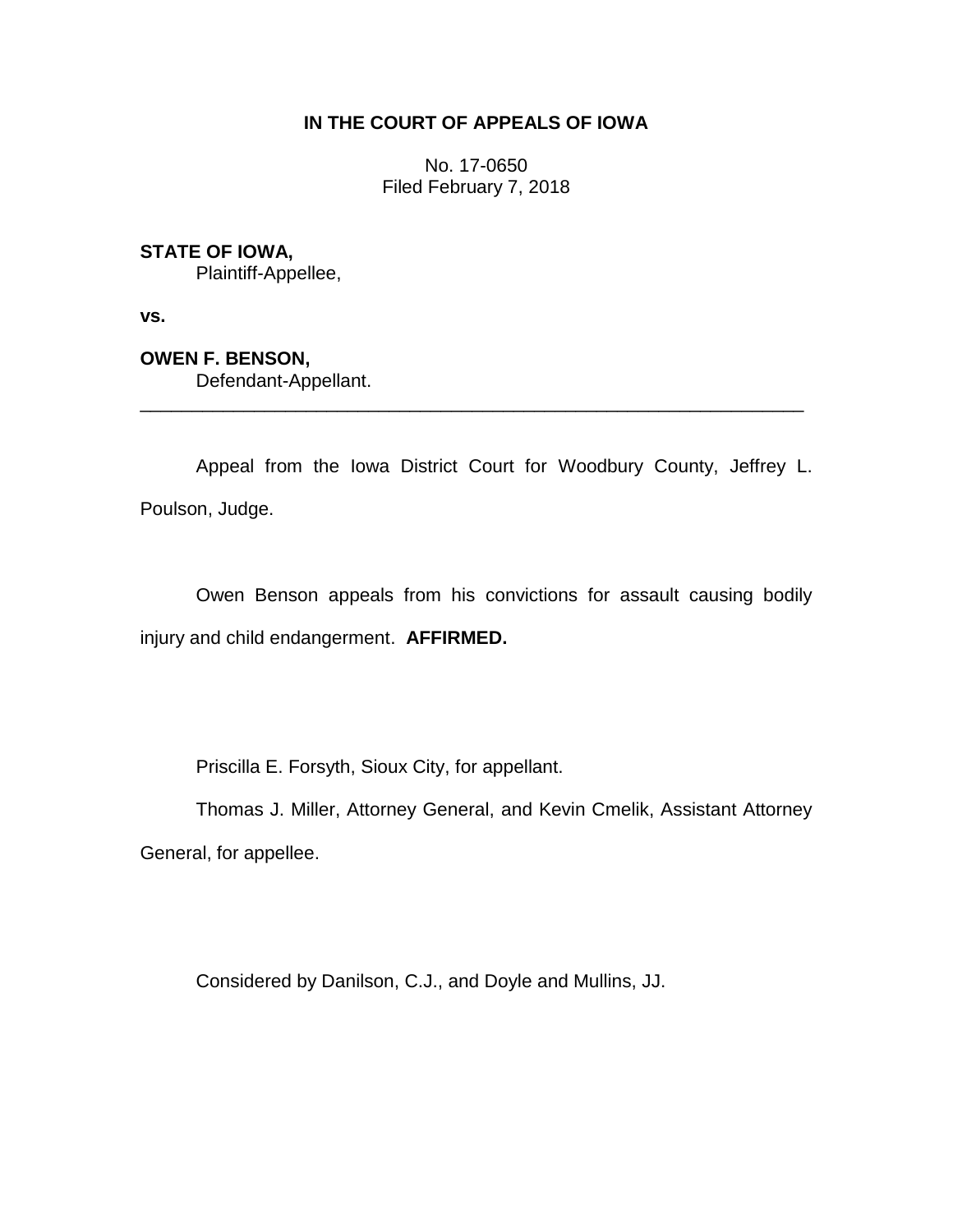### **DANILSON, Chief Judge.**

 $\overline{a}$ 

Owen Benson appeals from his convictions for assault causing bodily injury and child endangerment, challenging the sufficiency of the evidence his conduct was not legal corporal punishment and the jury instructions given. Finding substantial evidence to support the conviction and no error in the instructions given, we affirm.

Owen Benson used the two-foot-long handle of a child's broom and struck his fiancée's eight-year-old child's legs with such force that it left bruises, which were visible for several days. After a jury trial, Benson was found guilty of assault causing bodily injury and child endangerment.<sup>1</sup> On appeal, Benson challenges the sufficiency of the evidence to sustain his convictions, claiming his conduct did not constitute an act intended to cause pain or injury or to result in offensive physical contact and was not done with knowledge that he was creating a substantial risk to the child's health or safety, but rather was "legal corporal

<sup>1</sup> The jury was instructed that to find Benson guilty of assault causing bodily injury, the State had to prove the following beyond a reasonable doubt:

<sup>1.</sup> On or about the 6th day of March, 2016, Owen Benson did an act which was intended to cause pain or injury to [the child] or which was intended to result in physical contact which was insulting or offensive to [the child].

<sup>2.</sup> Owen Benson had the apparent ability to do the act.

<sup>3.</sup> Owen Benson's act caused bodily injury to [the child] as defined in Instruction No. 19.

And to find Benson guilty of child endangerment, the State had to prove the following:

<sup>1.</sup> On or about the 6th day of March, 2016, Owen Benson was a person having custody or control of [the child].

<sup>2. [</sup>The child] was under the age of fourteen years.

<sup>3.</sup> Owen Benson acted with knowledge that he was creating a substantial risk to [the child's] physical, mental, or emotional health or safety.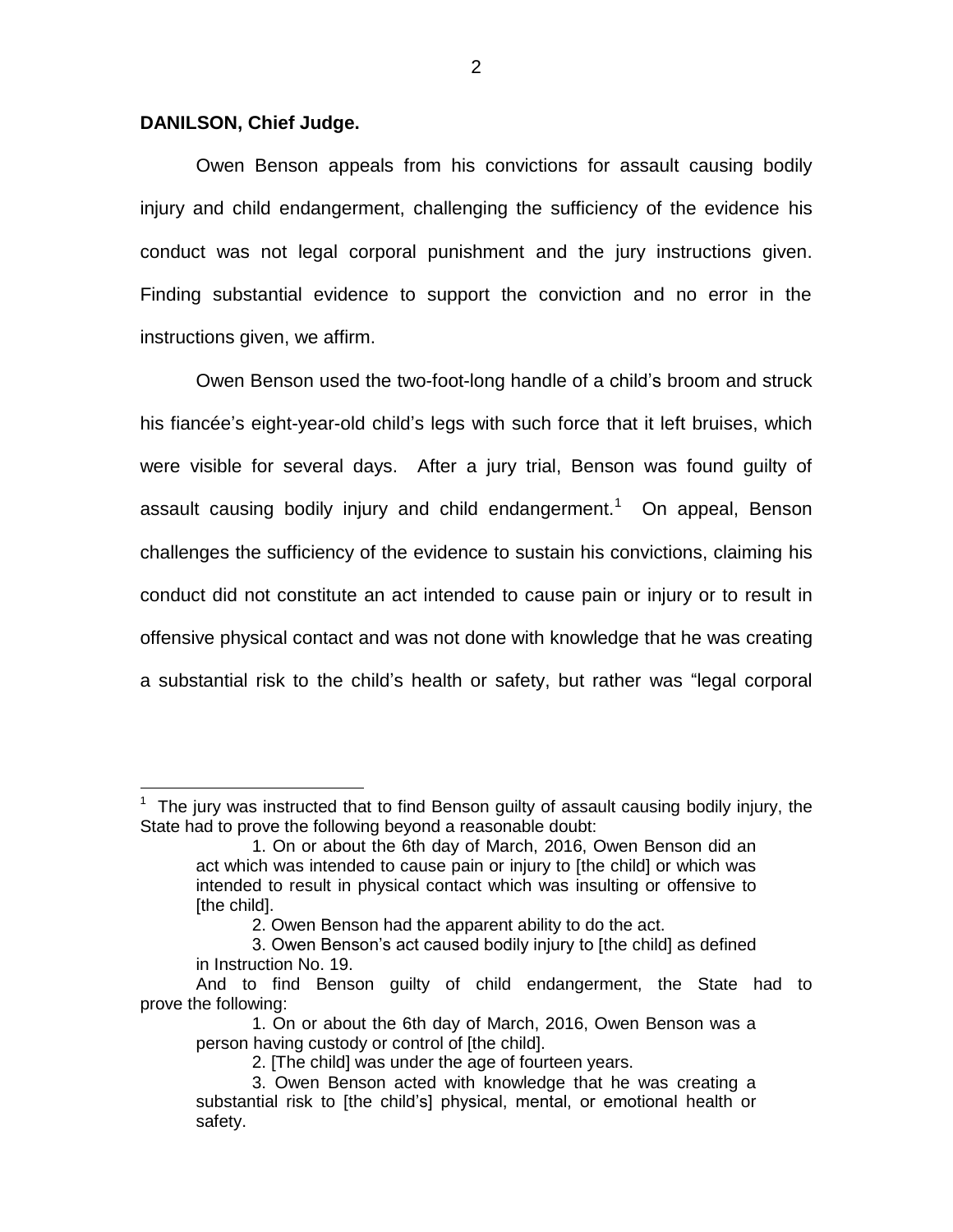punishment as allowed by Iowa law." He also contends the trial court erred in instructing the jury concerning the requisite intent for the offenses.

We review challenges to the sufficiency of the evidence for errors at law. *State v. Serrato*, 787 N.W.2d 462, 465 (Iowa 2010). "A guilty verdict must be supported by substantial evidence." *Id.* We consider all the evidence, and "'[s]ubstantial evidence' is that upon which a rational trier of fact could find the defendant guilty beyond a reasonable doubt." *Id.* (citation omitted).

In Iowa, a parent is allowed to use corporal punishment on their child, "but that right is restricted by moderation and reasonableness." *State v. Arnold*, 543 N.W.2d 600, 603 (Iowa 1996). If a parent's conduct exceeds the restrictions of moderation and reasonableness, the conduct "becomes criminal." *Id.* "The proper test is whether, under the particular circumstances, the amount of force used or the means employed by the parent rendered such punishment abusive rather than corrective in character." *Id.* Whether physical punishment constitutes unreasonable force depends upon the "age, physical condition, and other characteristics of a child as well as with the gravity of the child's misconduct." *Id.*

In *Arnold*, a parent was convicted of child endangerment as a result of forcing his nine-year-old daughter to bend over the arm of a couch and spanking her several times with a leather belt. *Id.* at 601. The child told her therapist about the punishment three days later and displayed her bruised buttocks. *Id.* At trial, a child abuse investigator testified, describing the child's injuries. *Id.* at 601- 02. The supreme court upheld the parent's conviction, concluding the jury could determine the "defendant's discipline by striking [the child] with a leather belt in such a manner was unduly severe and harsh." *Id.* at 604; *see also State v.*

3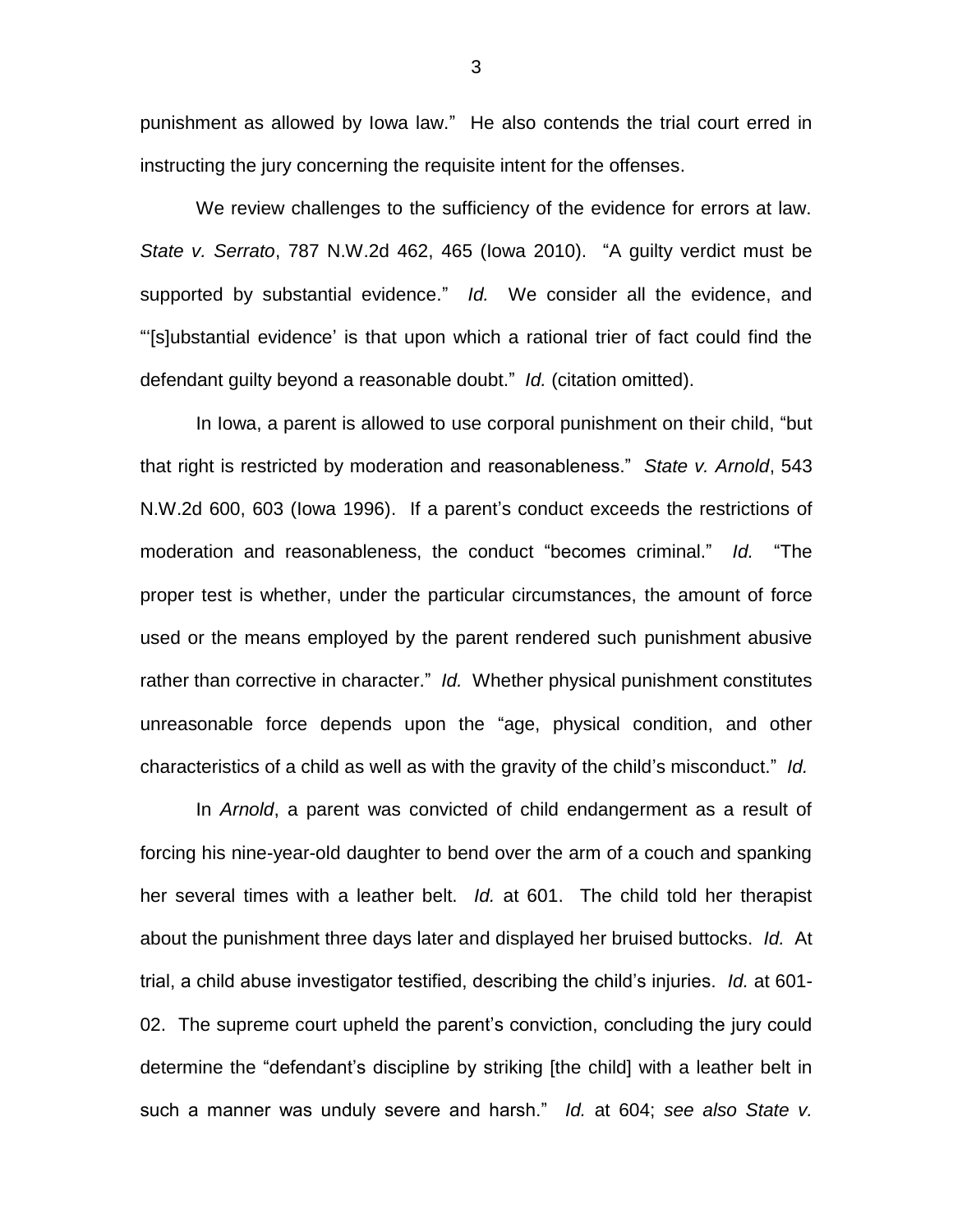*Thompson*, No. 16-0443, 2017 WL 1733146, at \*2 (Iowa Ct. App. May 3, 2017) (upholding conviction for child endangerment resulting in bodily injury where parent asserted reasonable corporal punishment, noting the jury was entitled to believe the victim's testimony over the defendant's and conclude the force used was unreasonable).

Here, the evidence shows that in March 2016 Benson lived with his fiancée, Janet Wiener, and Janet's youngest child, S.W. Janet's oldest three children—B.B., age eleven; G.B., age ten; and Z.B., age eight—were also in the residence Wednesdays after school until 6:00 p.m. and every Sunday. On March 6, 2016, the three oldest children were attending a birthday party next door, and S.W. wandered away from home while Wiener thought S.W. was napping. Wiener learned S.W. had been located by law enforcement officers, and she went to pick up the child. Benson was left in charge of the three oldest children.

When B.B., G.B., and Z.B. returned home from the birthday party, Benson told them to go to their rooms and wait there until their father picked them up. The three children got their backpacks ready, put on their shoes and socks in preparation for their father's arrival, and went outside to wait for him. Benson emerged from the house carrying the handle of a child's broom (at trial, B.B. called it Benson's "whacking stick") and yelled at the three children, who had left the front porch. Benson hit B.B. twice on the buttocks with the broom handle, hit G.B. twice on the buttocks, and then hit Z.B. on the back of his legs. The children cried when Benson hit them, and they told their mother about it when she returned home.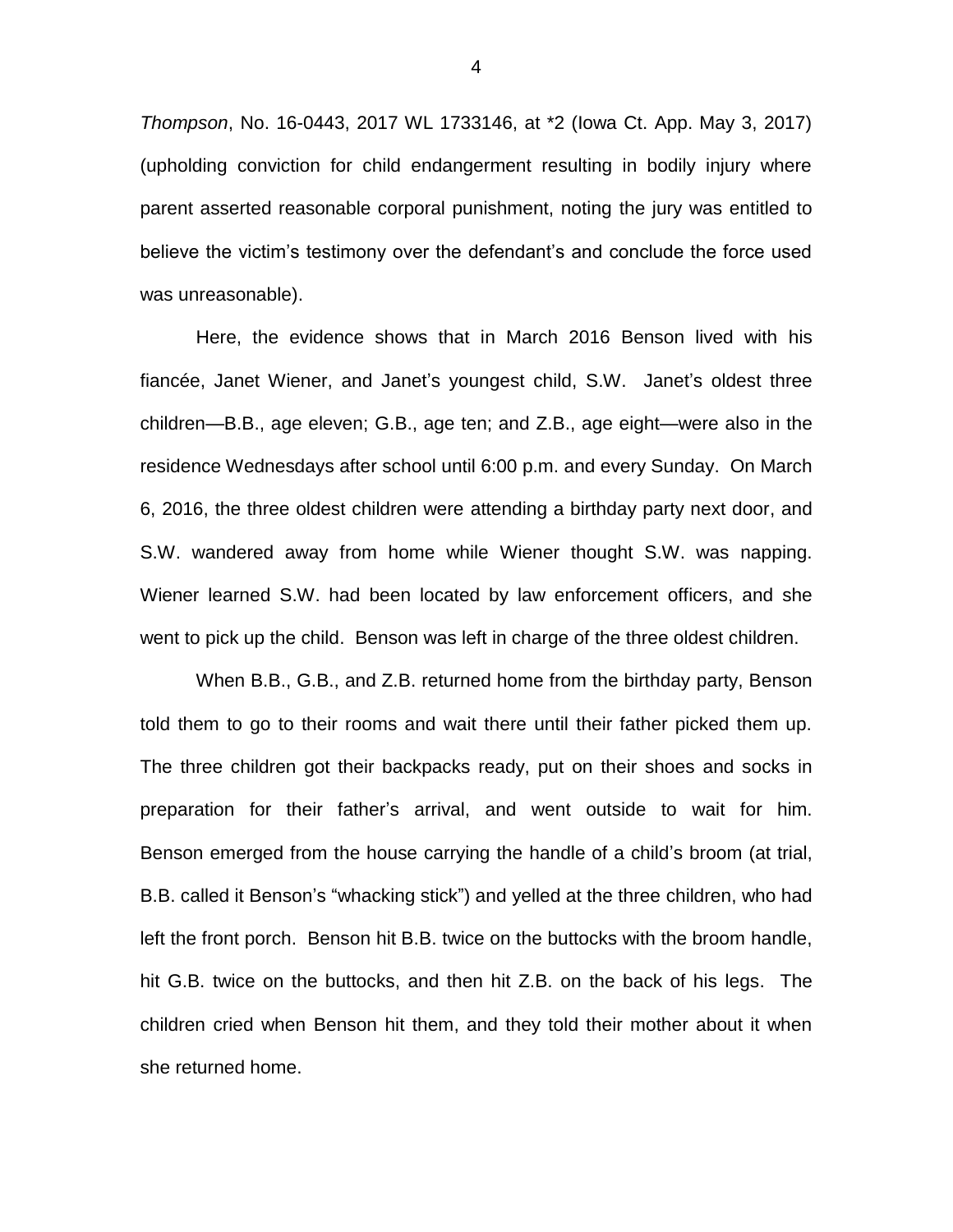At trial, Benson asserted he had caught the children defacing their dressers. He told them to go to the porch and they were going to get spanked. Instead of staying on the porch, the children ran off to a neighbor's house. After returning to the porch, all three children were spanked by Benson. Benson testified that he intended to spank Z.B. on the buttocks but Z.B. was "squirming" and dropped down to his knees in an attempt to avoid the spanking.

Benson testified he had previously spanked the children with his hand and they had just laughed it off. Benson testified he thereafter did "a little bit of research" on spanking and learned "the church actually recommends" spanking. He stated that according to the article he read, "You have to tell them why they're being spanked, what it's for, and the reason behind it and that you should use an object to make it sting and make it quick." When asked why he used a broomstick, Benson testified he had warned them about their behavior before and gave "these kids a lot of latitude."

Z.B.'s father testified about seeing Z.B.'s bruises on Monday evening, March 7, and discussing the bruising with a counselor at Z.B.'s school. The counselor reported the incident to the department of human services (DHS). On March 9, DHS investigator Ruth Stewart conducted a home visit at Benson's house and talked with the three children. When Stewart asked Z.B. if "he had any owies," Z.B. "jumped off the couch, turned his—his back to [Stewart], pulled up his sweat pant legs," and showed Stewart the bruises on the back of his legs "between the knee and just below the buttocks, one on each leg." Stewart described the bruises as "almost oblong in shape," "[a]pproximately three inches long, maybe an inch or more in width, and the one specifically on his right leg

5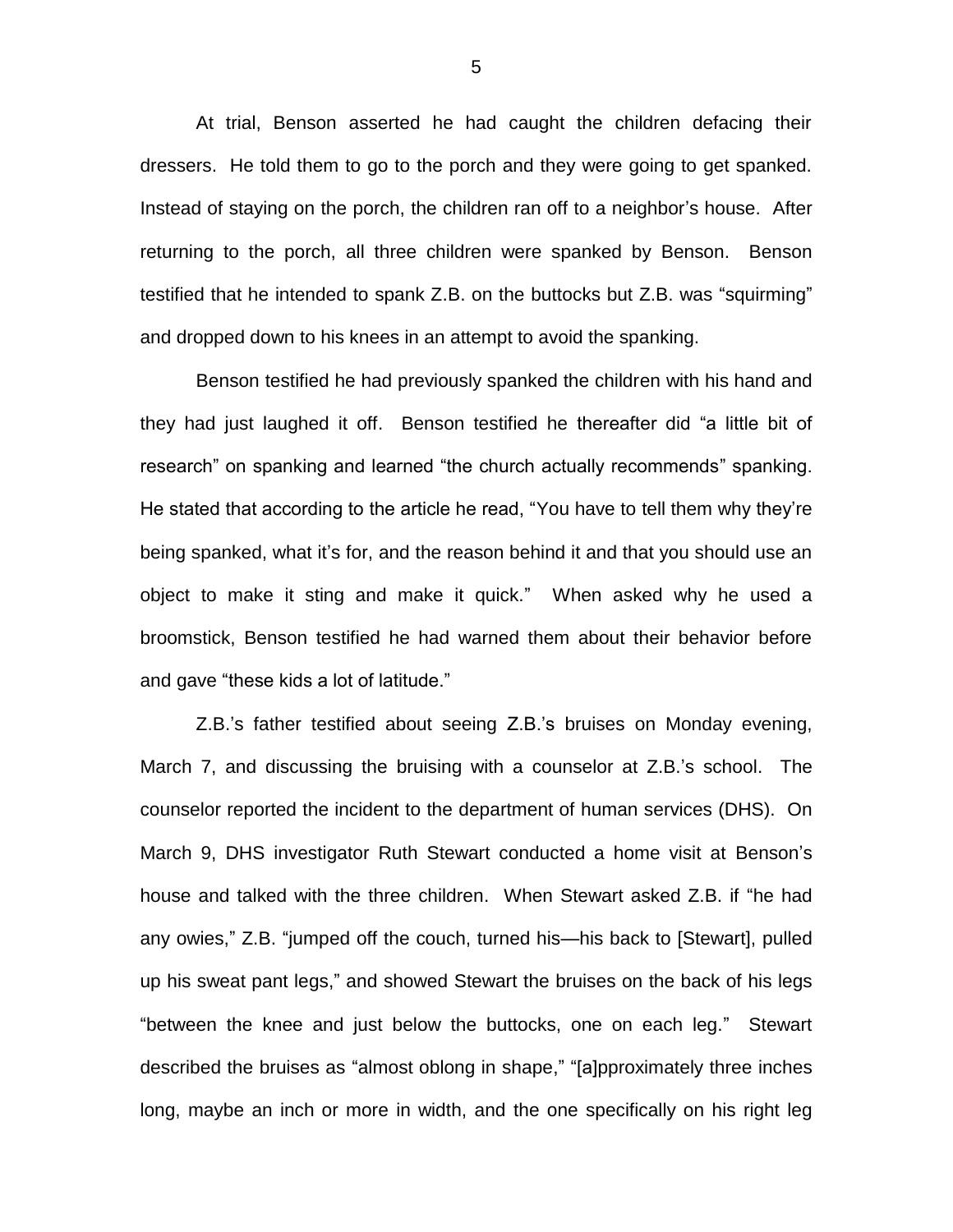had a dark redness around it, like kind of outlined" the bruise. Stewart called law enforcement because she felt Z.B.'s had sustained "significant injury."

Dr. Michael Jung (a physician who practices medicine, teaches, and serves as the medical director for the Child Advocacy Center) reviewed photographs of Z.B.'s injuries and concluded the bruising was the result of "an inflicted, high impact, sudden deceleration injury with an object." Dr. Jung explained:

It wasn't from sitting on something or it required significant velocity or speed to injure the tissue in that manner. The location which is in an area that is not over a bony area. It's a soft tissue. It's an injury which the linear nature of it indicates that an object was used.

The central sparing, where there's no bruising in the inner part of the injury, is less injured than the surrounding tissue, and that occurs when tissue is injured in a high-impact, accelerating type of injury that actually shears the tissue on the edge of the object, and it requires a fairly high velocity or impact to do that.

On appeal, Benson asserts he was not angry or irate and did not spank the children intending to injure them. Benson was charged in relation to his hitting of  $Z.B.^2$  A reasonable juror could find Benson hit  $Z.B.$  with the specific intent to cause pain and with knowledge that he was creating a substantial risk to the child's physical health—Benson himself testified he intended the punishment to "sting." And although Benson testified he did not intend to harm the child, the jury was free to reject his claim. *See State v. Sanford*, 814 N.W.2d 611, 615

 $\overline{a}$ 

 $2$  Benson notes neither B.B. nor G.B. sustained injuries. He argued at trial that the fact that he was not charged with assault or child endangerment with respect to the other two children shows the State concedes he did not endanger any of the children's health or safety.

<sup>&</sup>quot;[T]he decision whether or not to prosecute, and what charges to file, generally rests entirely upon the discretion of the prosecutor." *State v. Perry*, 440 N.W.2d 389, 391 (Iowa 1989); *see also State v. Taeger*, 781 N.W.2d 560, 566 n.1 (Iowa 2010) (noting "[p]rosecutors in Iowa retain discretion not to proceed with the formal filing of criminal charges").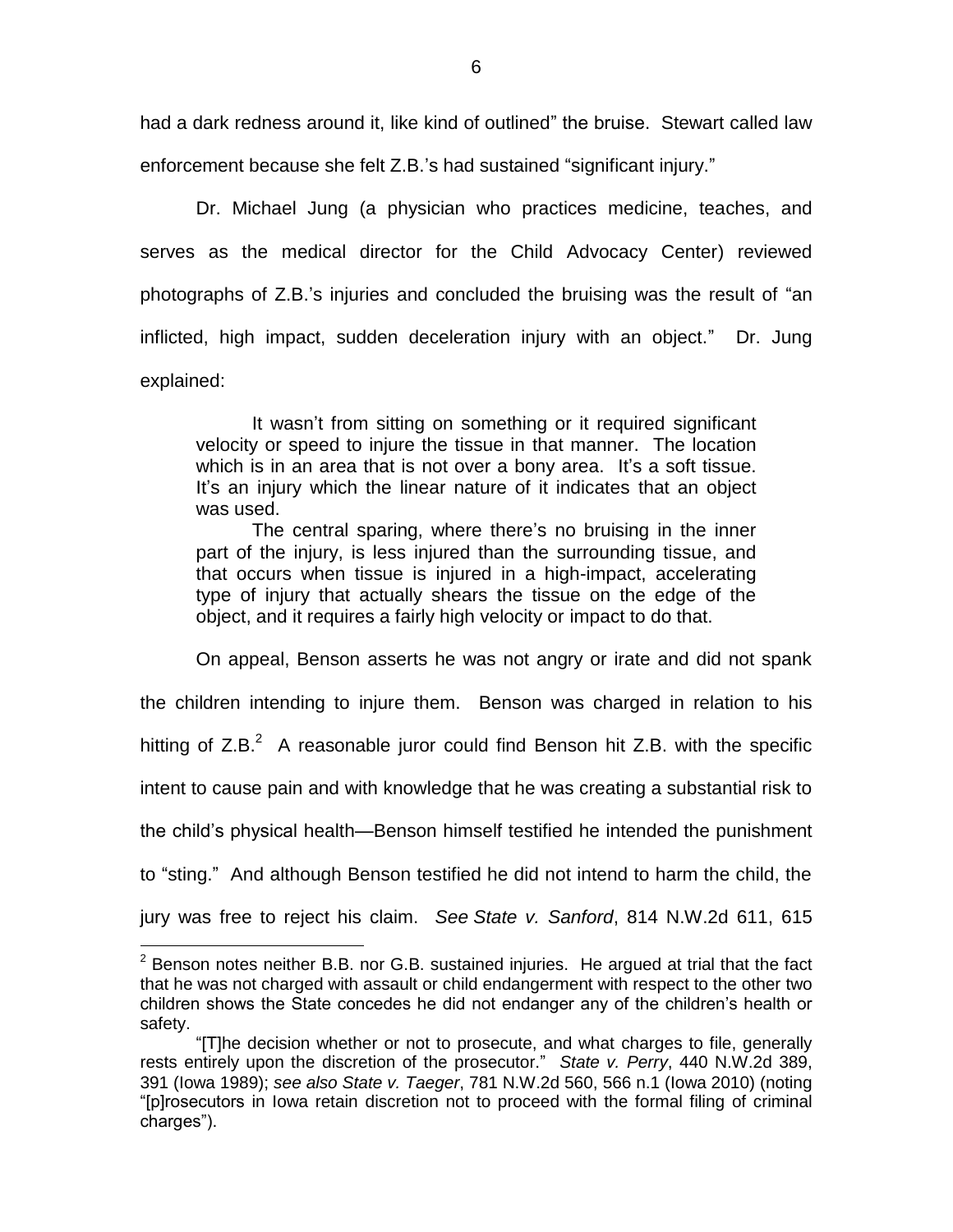(Iowa 2012) ("Inherent in our standard of review of jury verdicts in criminal cases is the recognition that the jury [is] free to reject certain evidence, and credit other evidence." (alteration in original) (citation omitted)).

Z.B. sustained significant bruises on both legs, which were visible for several days. After hearing the testimony of the witnesses and viewing the pictures of the child's injuries, the jury could reasonably conclude the amount of force used on Z.B. rendered the punishment "abusive rather than corrective in character." *See Arnold*, 543 N.W.2d at 603.

Benson also contends the court erred in instructing the jury. The jury was instructed that to find Benson guilty of assault causing bodily injury, the State had to prove that "Benson did an act which was intended to cause pain or injury to [the child] or which was intended to result in physical contact which was insulting or offensive to [the child]." And to find Benson guilty of child endangerment, "Benson acted with knowledge that he was creating a substantial risk to [the child's] physical, mental, or emotional health or safety." The following instructions were also given to the jury:

To commit a crime a person must intend to do an act which is against the law. While it is not necessary that a person knows that act is against the law, it is necessary that the person was aware he or she was doing the act and he or she did it voluntarily, not by mistake or accident. You may, but are not required to, conclude a person intends the natural results of his or her acts.

Instruction No. 14.

"Specific intent" means not only being aware of doing an act and doing it voluntarily, but in addition, doing it with a specific purpose in mind.

Because determining the defendant's specific intent requires you to decide what the defendant was thinking when an act was done, it is seldom capable of direct proof. Therefore, you should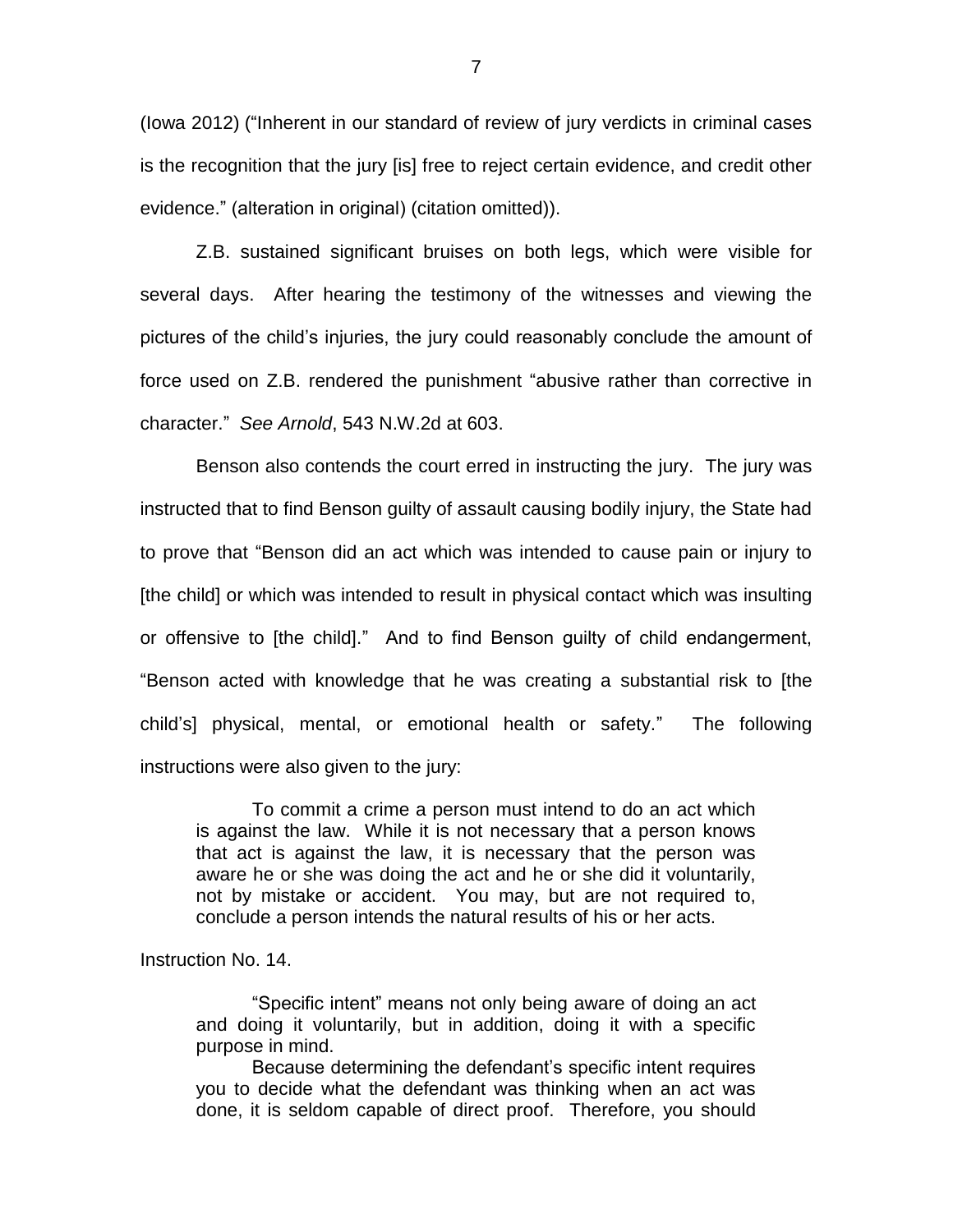consider the facts and circumstances surrounding the act to determine the defendant's specific intent. You may, but are not required to, conclude a person intends the natural results of his or her acts.

Instruction No. 15.

Benson objected to these instructions, stating Instruction No. 14 (general intent) was inapplicable because assault causing bodily injury is a specific intent crime. He requested an alternative to Instruction No. 15 (specific intent), which provided: "Specific intent is present when from the circumstances the offender must have subjectively desired the prohibited result."

"We generally review refusals to give jury instructions for errors at law; however, if the requested jury instruction is not required or prohibited by law, we review for abuse of discretion." *State v. Plain*, 898 N.W.2d 801, 816 (Iowa 2017). Yet "[e]rror in giving or refusing to give a jury instruction does not warrant reversal unless it results in prejudice to the complaining party." *State v. Hoyman*, 863 N.W.2d 1, 7 (Iowa 2015) (quoting *State v. Cordero*, 861 N.W.2d 253, 257–58 (Iowa 2015)). "When the error is not of constitutional magnitude, the test of prejudice is whether it sufficiently appears that the rights of the complaining party have been injuriously affected or that the party has suffered a miscarriage of justice." *Plain*, 898 N.W.2d at 817 (citation omitted).

Benson also contends giving both the general intent instruction and the specific intent instruction without reference to which charge the instructions applied was contradictory and would have confused or misled the jury. A similar argument was raised in *State v. Pierce*, 287 N.W.2d 570, 575 (Iowa 1980), where in the court stated,